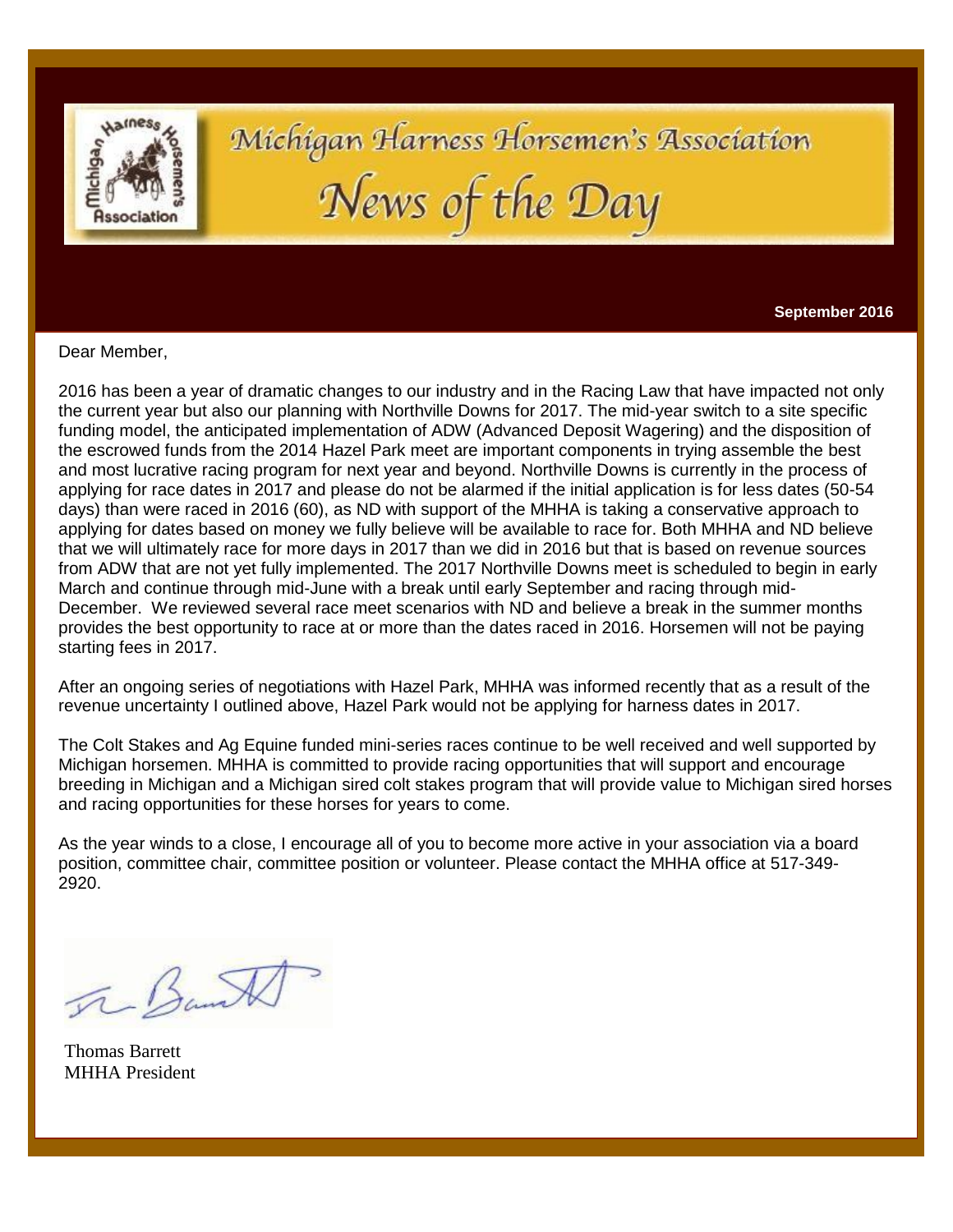#### **Take the Opportunity to be an Active Member of the MHHA Board of Directors**

Petitions due by November 1, 2016. Four positions are available.

The By-Laws of the Michigan Harness Horsemen's Association specify the following:

- Candidates shall file a written petition signed by at least fifteen (15) voting members of the candidate's category via e-mail to [val@julianvail.com](mailto:val@julianvail.com) by November 1 of the year prior to the election. (It is suggested that more than 15 signatures are submitted to ensure that the filing requirement is met).
- A voting member must be an active or life member, of the candidate's category, who is on the MHHA membership rolls as of September 30, 2016.

If you would like to submit a nomination, please download the **[Board of Directors Nomination Form](http://r20.rs6.net/tn.jsp?f=001NocsG3yZrC3KmDAfi_3QT_CIOz8OmxIWOkcurervz2SmF_YiOD3q2hlIJawQImhEJWT62szFy58pKmzFVCkTWuwjhxVcFfBCs4hN4UCchdsJqGPAzFp4QMg0-xNJnbXj_jTzPzktb_mXwiAZXVhJpcrjnb0VOqdlnu5kONy7NK9pcVi6pCXbomHOFxHRqzdSzJorPiRHggZi2LxnWDmxVL7ujqDPXBIsf4-VjxznIVieWyb-EFATtr46YFubcrpl&c=uaS0wQ1aof7x-5bL6H0l9JiJcmRkqFOoI9HY5NxGlUT6OcjwVHtuGQ==&ch=m9Ci1PvVAFIZ_zlBlKthw6BTWNjxOAUhDvE5R8_W54uXt3QGta4jKw==)**

#### [Michigan Horse Racing Law](http://www.legislature.mi.gov/(S(dwbynwlqnmnsg41gmvh4krbb))/mileg.aspx?page=MCLBasicSearch)

To find answers to frequently answered questions with the Michigan Horse Racing Law, please visit <http://www.legislature.mi.gov/> and use the Basic MCL Search to search for Horse Racing. This will take you to the complete law listed by section. As always, if you have any questions call the MHHA office at 517-349-2920.

# **Thank You to Our 2016 Sire Stake Sponsors Friday, September 30, 2016**

| <b>Ryan Morefield</b>                    | <b>Blanket</b>        |
|------------------------------------------|-----------------------|
| Linn & Tracie Hathaway                   | <b>Blanket</b>        |
| Jessica Roegner & Don Sherman            | <b>Blanket</b>        |
| <b>Kristie Hale</b>                      | <b>Blanket</b>        |
| Ryan VerHage                             | <b>Blanket</b>        |
| Ryan VerHage                             | <b>Blanket</b>        |
| <b>Libby Myers</b>                       | <b>Blanket</b>        |
| Larry & Sue Smith                        | <b>Blanket</b>        |
| <b>Crystal Serra &amp; Chris Terrell</b> | <b>Flower Sponsor</b> |
| <b>Edward &amp; Cheryl Sayfie</b>        | <b>Flower Sponsor</b> |
| <b>Ronnie Wrenn</b>                      | Whips                 |

### **Your contribution to the industry is recognized and appreciated.**

# 2016 Back to School FINALS for MI Sired, Bred or Owned at Northville Downs

| <b>CONDITION</b><br>Trot NW \$1,500 L4, or<br>\$300 PS in 2016 | <b>FINAL</b><br>9/2 | <b>PURSES</b><br>\$4,000 |
|----------------------------------------------------------------|---------------------|--------------------------|
| Pace NW \$1,500 L4, or                                         | 9/3                 | \$4,000                  |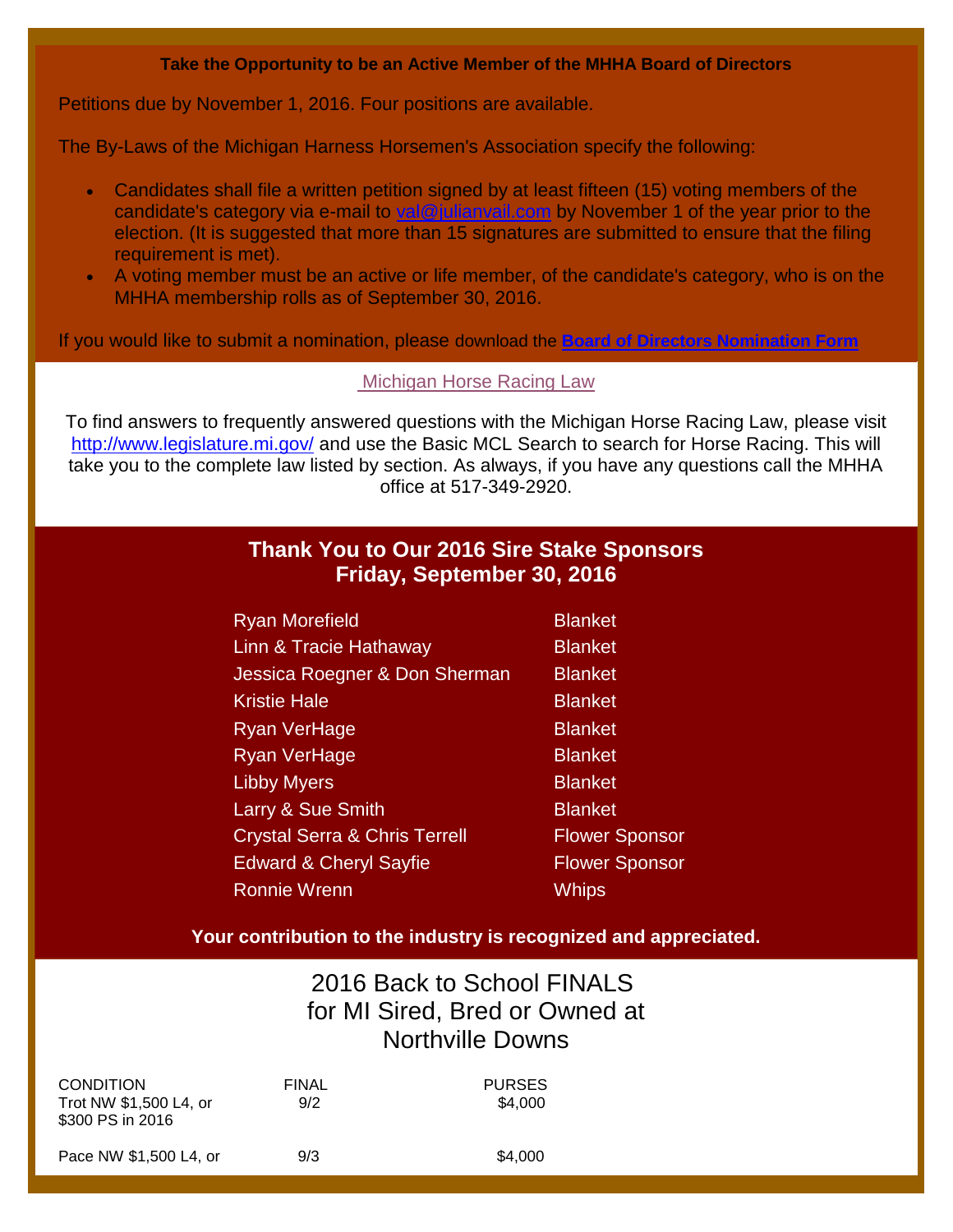| \$300 PS in 2016                                                           |      |          |
|----------------------------------------------------------------------------|------|----------|
| Trot NW \$1750 L4, or<br>\$400 PS in 2016<br>AE: NW 3PM or \$35,000 life.  | 9/9  | \$7,000  |
| Pace NW \$1,750 L4, or<br>\$400 PS in 2016<br>AE: NW 3PM or \$35,000 life. | 9/10 | \$7,000  |
| Trot NW \$2,400 L4, or<br>\$600 PS in 2016<br>AE: NW 4PM or \$50,000 life  | 9/16 | \$8,000  |
| <b>Trot-Maidens</b><br>AE: 2&3 NW \$7,500 Life                             | 9/16 | \$7,000  |
| Pace NW \$2,400 L4, or<br>\$600 PS in 2016<br>AE: NW 4PM or \$50,000 life  | 9/17 | \$8,000  |
| Pace-Maidens<br>AE: 2&3 NW \$7,500 Life                                    | 9/17 | \$7,000  |
| Trot WO \$2,500 L4 or<br>NW \$1,000 PS in 2016                             | 9/23 | \$14,000 |
| Pace WO \$2,500 L4 or<br>NW \$1,000 PS in 2016                             | 9/24 | \$14,000 |
| <b>Total Purses</b>                                                        |      | \$80,000 |

MHHA Finals \* 235 N Pine St, Lansing, MI 48933 \* (517) 349-2920

#### **2016 Back to School Finals for MI Sired, Bred or Owned at Northville Downs Conditions**

1. Eligibility: USTA registered horses that are Michigan Sired, Michigan Bred or Michigan owned. Those qualifying as Michigan owned only must have been Michigan owned as of July 1, 2016 to be eligible to these races.

2. All finals will be contested at Northville Downs on the dates indicated. There will be no more than two trailers in any final. Regular starting fees apply to the Finals.

4. If fewer than 8 horses enter to any race, ND/ MHHA reserves the right to reconfigure or cancel that Final. Separate filly divisions may be utilized if entries warrant. Any changes to the series must be approved by ND/MHHA.

5. All participating owners and trainers must be members of the Michigan Harness Horsemen's Association at the time of entry or pay a \$50 insurance, processing and administrative fee. The one-time \$50 insurance, processing and administrative fee covers the entire series.

6. All declarations for Finals events will be taken by the Northville Downs race office in accordance with Northville Downs' entry schedule and requirements as designated on the Northville Downs condition sheet. All horses must have a good charted line within 45 days of the event and meet the qualifying standards of Northville Downs and the stewards before being drawn in to race. Events may be raced off the live card at the discretion of Northville Downs.

7. All 2016 Michigan Finals events will be raced in one heat and at a distance of one mile. If more than 10 declare to start in any Final, Northville Downs will draw the 9 participants by random draw or may adopt any of the methods of dividing the race participants allowed in the current rules and regulations. Fillies may draw inside at the discretion of the race secretary.